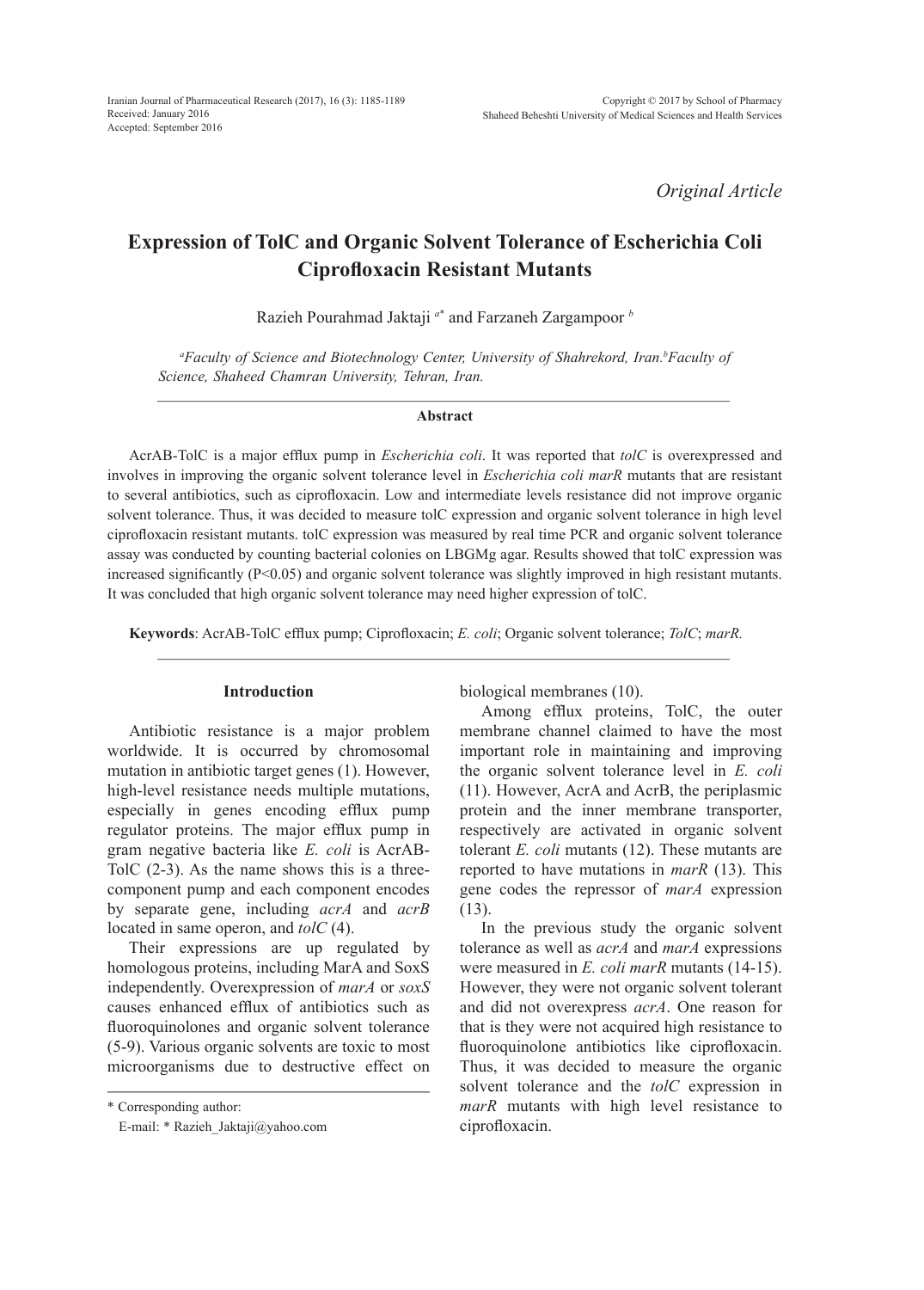| Primer | <b>TADIC 1.</b> I HIRTS GOOD TOT TOM HIRE I CTV.<br>Sequence $(5'$ -3') | Amplicon length per primer pairs (bp) | Reference |
|--------|-------------------------------------------------------------------------|---------------------------------------|-----------|
| tolCF  | AAGCCGAAAAACGCAACCT                                                     | 100                                   |           |
| tolCR  | CAGAGTCGGTAAGTGACCATC                                                   |                                       | (17)      |
| gapAF  | ACTTACGAGCAGATCAAAGC                                                    | 170                                   | (16)      |
| gapAR  | AGTTTCACGAAGTTGTCGTT                                                    |                                       |           |

**Table 1.** Primers used for real time PCR.

#### **Experimental**

*Antimicrobial agent, chemicals and microbial strains and media*

Ciprofloxacin was obtained from Sigma, USA. Stock solution was 10 mg/mL. *n*-hexane (Merck, Germany) and cyclohexane (Merck, Germany) were organic solvents used in this study. MG1655 was parent strain. *marR* clones (PM1 and PM2) with high resistance to ciprofloxacin (100  $\mu$ g/ mL) derived from *marR* mutants (C6 and C17) isolated in previous work (Pourahmad Jaktaji and Ebadi, 2013). PM1 and PM2 derived from C6 and C17, respectively harboring an alteration of methionine-74 to threonine in MarR and the 20-base pair tandem duplication in promoter site (marO), respectively. Both clones (PM1and PM2) have a Serine 83 to Leucin mutation in GyrA. C17 showed overexpression of *marA*, but not *acrAB* (14-15). LB broth (Merck, Germany) was used to cultivate strain and mutants. An altered medium called LBGMg agar containing 0.1% glucose, 10 mM MgSO and 1.5% agar<br>was used for anomia as well to favores was used for organic *solvent tolerance* 

*assay*

### *Organic solvent tolerance (OST) assay*

Bacterial strains grown to logarithmic phase were used to prepare serial dilutions in 0.9% NaCl and 5 μL of each dilution spotted on LBGMg agar and allowed to dry as described previously (1). The surface of the medium was overlaid with an organic solvent and incubated at 37 °C for 24 h. Then, the number of colonies per spot was counted on each plate.

## *Expression analysis of tolC by real time PCR method*

The fresh cultures of bacterial strains in LB

broth were incubated at 37 °C with shaking at 150 rpm and grown to mid-logarithmic phase for RNA extraction using an RNeasy Mini Kit (Qiagen, Germany) following stabilization in RNA protect bacterial reagent (Qiagen, Germany). Elimination of contaminating genomic DNA was conducted by using RNasefree DNase I according to the manufacturerʹs instruction (Fermentas, Life science research) and the absence of DNA was confirmed by amplification of RNA samples and a positive control (DNA sample). The concentration of total RNA was estimated at OD260 using spectrophotometer (Ultrospec 1100, Amersham Pharmacia Biothech).

The 2 μg RNA was used as a template in RT-PCR reaction using a RevertAid Reverse Transcriptase kit (Fermentas, Life science research). The cDNAs obtained from reverse transcription were used to quantify the level of *tolC* and *gapA*, as an endogenous reference gene by real time PCR in a Rotor Gene 6000 thermocycler (Corbett Research, Australia) using a SYBR Green kit (Takara, Japan). Primers used for real time PCR are listed in Table 1. Thermal cycling conditions were described in SYBER Green kit instruction. Pfaffl method (ratio of target gene expression, *tolC*, to *gapA*  expression) was used to calculate relative gene expression (18). Gene expression data are the mean of triplicate analyses. Statistical analysis of relative expression was done by SPSS version 16. T-test was used for comparison of relative gene expression data.

#### **Results**

Organic solvent tolerance levels vary considerably among species. It was shown that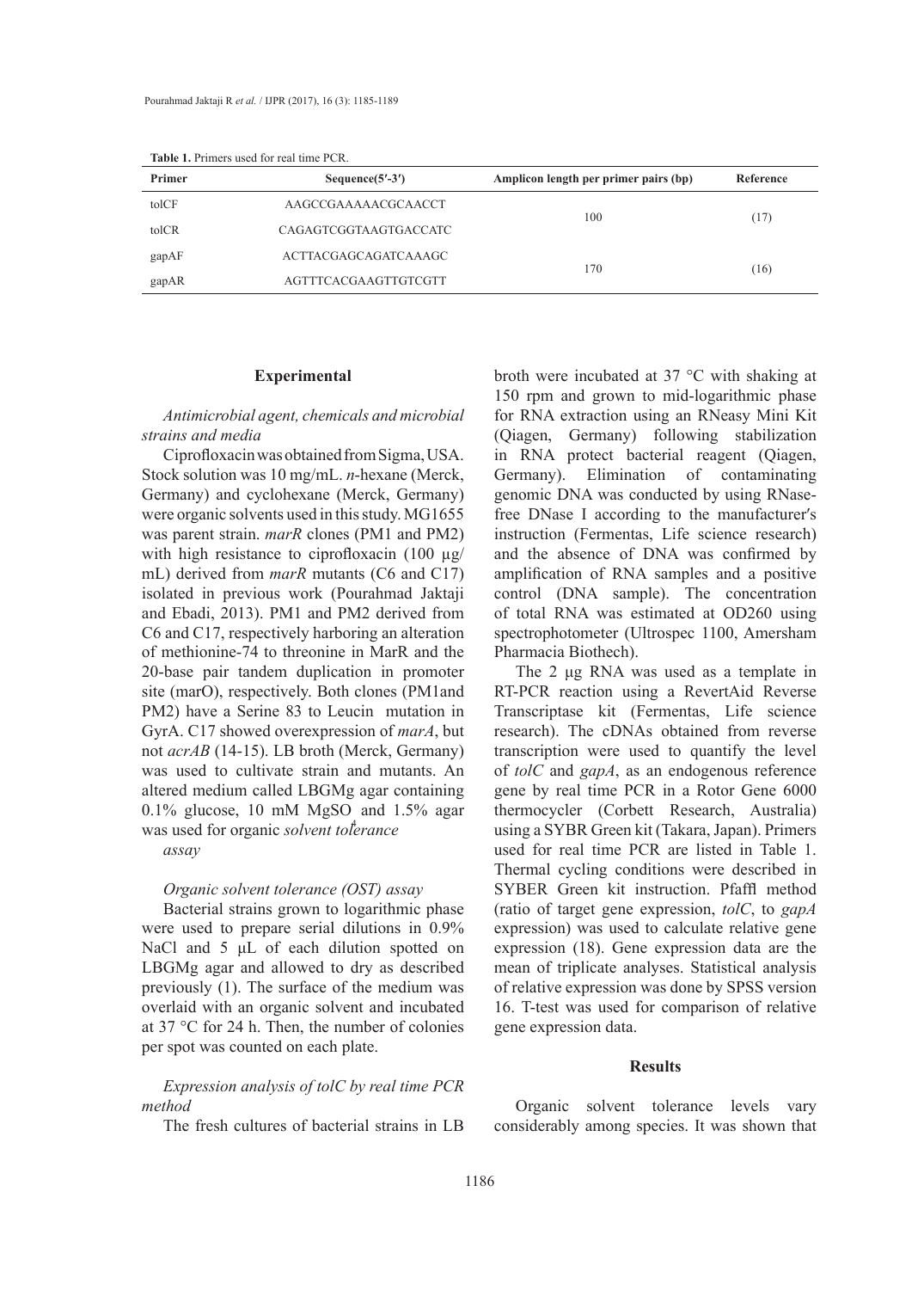|                | Growth in the presence of : <sup>a</sup> |             |                          |                          |
|----------------|------------------------------------------|-------------|--------------------------|--------------------------|
| Strain/mutant  | H                                        | $H-CH(3:1)$ | $H-CH(1:1)$              | $H-CH(1:3)$              |
| MG1655         | $++$                                     | ٠           | $\overline{\phantom{a}}$ | $\overline{\phantom{a}}$ |
| C <sub>6</sub> | $^{++}$                                  | ۰           | $\overline{\phantom{a}}$ | ۰                        |
| C17            | $++$                                     | ٠           | $\overline{\phantom{a}}$ | $\overline{\phantom{a}}$ |
| PM1            | $^{++}$                                  | $^{+}$      | $\overline{\phantom{a}}$ | ۰                        |
| PM2            | $^{++}$                                  | +           | $\overline{\phantom{a}}$ | ۰                        |

**Table 2.** Organic solvent tolerance levels of wild type and mutants.

a ++, Excelent growth covered the entire surface of the spots; +, growth; -, no growth; H, n-hexane; CH, cyclohexane; H-CH, mixed solvents with different ratio(vol/vol).

MG1655 grows in the presence of *n*-hexane but not cyclohexane (19). In the previous study a series of mutants were isolated from MG1655 in which organic solvent tolerance levels were nearly the same as MG1655 (19-20). These mutants harbor a mutation in *marOR*. Moreover, clones derived from these mutants with intermediate level resistance to ciprofloxacin also showed just better growth on hexane, but no growth on any hexane-cyclohexane mixture. We decided to improve ciprofloxacine resistance stepwise to gain high resistance clones according to procedure described previously (16). Then, the organic solvent tolerance was measured in these mutants (PM1 and PM2). Results are shown in Table 2. These mutants showed low growth on hexane-cyclohexane medium with ratio of 3-1, respectively. However, no growth was seen in media with higher proportions of cyclohexane. This improvement in organic solvent tolerance may due to overexpression of *marA* in these mutants.

All RNA samples used in this study lack DNA contamination. It was shown by PCR amplification of extracted RNA.

The suitable annealing temperature for *tolC* amplification was 60. The efficiency of real time PCR reaction and coefficient of determination (r2 ) for *tolC* and *gapA* was approximately 1.96 and 0.98, respectively. The melting curve of two genes showed just one major peak indicating their amplification. Cts (treshhold cycles) values obtained from amplification curves for MG1655 and clones were used for calculation of relative expression. Table 3 shows the *tolC* relative expression in these clones. The T-test analysis showed significant difference between wild type and two mutants (PM1 and PM2) for expression of *tolC* ( $p < 0.05$ ). This result is in agreement with that obtained for organic solvent tolerance.

| Stain/mutant   | Relative expression <sup>a</sup> |  |
|----------------|----------------------------------|--|
| MG1655         |                                  |  |
| C <sub>6</sub> | 1.1                              |  |
| C17            | 1.1                              |  |
| PM1            | 2.1                              |  |
| PM2            | 2.1                              |  |

**Table 3.** Relative expression of *tolC* in wild type and mutants.

a Expression relative to MG1655, mean values from three independent experiments. Figures are the ratio of gene expression between the target gene (*tolC*) and the reference gene (*gapA*). An effect on gene expression was considered significant when the corresponding ratios were  $> 2$  or  $< 0.6$  with a P value of less than 0.05. In all cases the standard deviation was less than 10% of mean.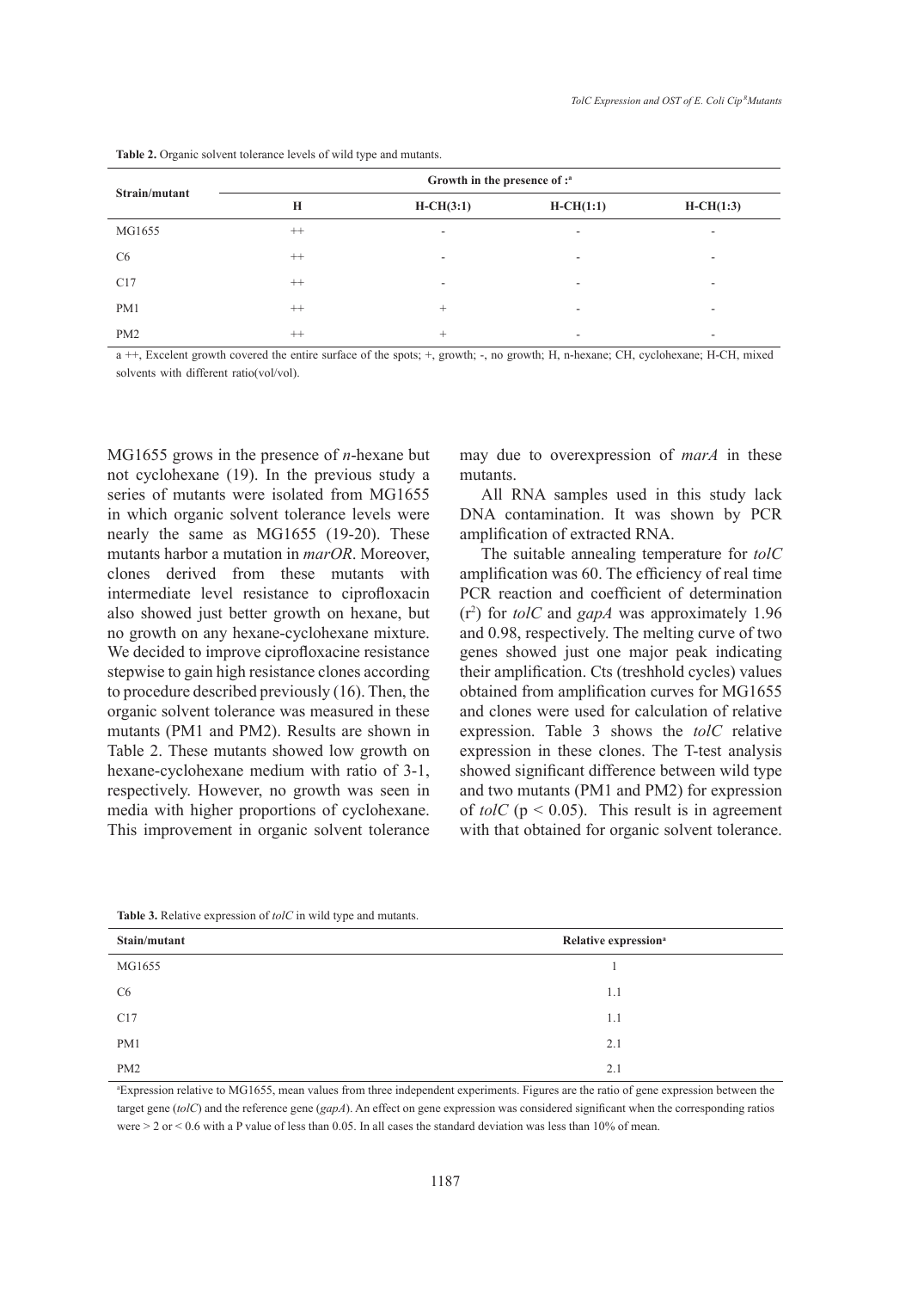However, the other two mutants (C6 and C17) did not show significant difference with wild type for expression of *tolC*. PM1 and PM2 are similar for organic solvent tolerance and *tolC* expression.

#### **Discussion**

AcrAB-TolC pump is the main pump in *E. coli* which is responsible for multiple resistance to irrelevant antibiotics and organic solvent tolerance (4). It was explained that the organic solvent tolerance can be improved by overexpression of *acrAB*-*tolC* genes (6, 11).

It was found in previous study that a missense mutation in *marR* causes high organic solvent tolerance level (7). This study aimed to measure organic solvent tolerance and *tolC* expression in mutants with high level resistance to ciprofloxacin.

It was found that organic solvent tolerance was improved in PM1 and PM2 clones. They were slightly tolerant to cyclohexane. This is consistent with previous finding that a mutation in *marR* is related to organic solvent tolerance. However, it was also found that some mutations in *marR* or *acrR*, encoding the repressor of *acrAB* operon, either alone or in combination cannot improve organic solvent tolerance (1). The location of the mutation in *marR* is different in PM1 and PM2 in comparison to the cyclohexane tolerant mutant in which a change (Arg→Ser) at codon 73 was observed (7). MarA is a positive regulator of AcrAB-TolC efflux pump (5). The introduction of *marA* on low or high copy number plasmids into wild type strain caused cyclohexane tolerance (7). The PM2 clone derived from C17 mutant showed overexpression of *marA*. Thus, it is expected that both PM1 and PM2 may gain increased expression of *marA* and thereby *acrAB*. However, it is possible that the level of expression may not enough for high organic solvent tolerance or other unknown mechanisms are also involved.

Moreover, it was found that *tolC* was overexpressed in these mutants. This may imply that TolC as a component of AcrAB-TolC pump may be related to increase in organic solvent tolerance. This is consistent with previous work (11). TolC is a component of AcrEF-TolC efflux pump as well. However, it was explained that AcrEF-TolC plays an important role in maintenance of cell division as deletion of *acrEF* does not affect the intrinsic levels of multidrug resistance, but causes cell filamentation (22). It was also suggested that TolC has cooperation with SbmA, an inner membrane transporter protein in acquisition of antibiotic resistance (23). Additionally, it was found that when the expression of *acrAB-tolC* is increased, the expression of other genes code for other pumps, such as acre, *acrF*, *emrE*, *emrD* and *mdfA* is decreased (16). Thus, it seems that AcrAB-TolC efflux pump play a role in organic solvent tolerance.

In spite of being regulated by the same regulator, MarA, *tolC* expression was reported to be different from *acrAB* in fluoroquinolone resistant *E. coli* mutants (16-17)*.* 

Taken together, since TolC participates in different activities, involves in organic solvent tolerance and its expression is different from *acrAB*, it is possible that higher expression of *tolC* is required for high organic solvent tolerance and this may need the activity of other genetic factors.

#### **Acknowledgment**

This work was financially supported by the University of Shahrekord, Iran.

#### *Competing interests*

#### **References**

- (1) Lindgren PK, Karlsson A and Hughes D. Mutation rate and evolution of fluoroquinolone resistance in *Escherichia coli* isolates from patients with urinary tract infections*. Antimicrob. Agents Chemother. (*2003) 47:3222-32.
- (2) Okusu H, Ma D and Nikaido H. AcrAB efflux pump plays a major role in the antibiotic resistance phenotype of *Escherichia coli* multiple antibiotic-resistance (Mar) mutants*. J Bacteriol*. (1996) 178:306-8.
- Piddock LJ. Multidrug-resistance efflux pumps. *Nat*  (3) *Rev Microbiol*. (2006) 4: 629-36.
- (4) Nikaido H and Zgurskaya HI. AcrAB and related multidrug efflux pumps of *Escherichia coli*. *J*. *Mol. Microbiol. Biotechnol*. (2001) 3: 215-18.
- Gambino L, Gracheck SJ and Miller PF. Overexpression (5)of the MarA positive regulator is sufficient to confer